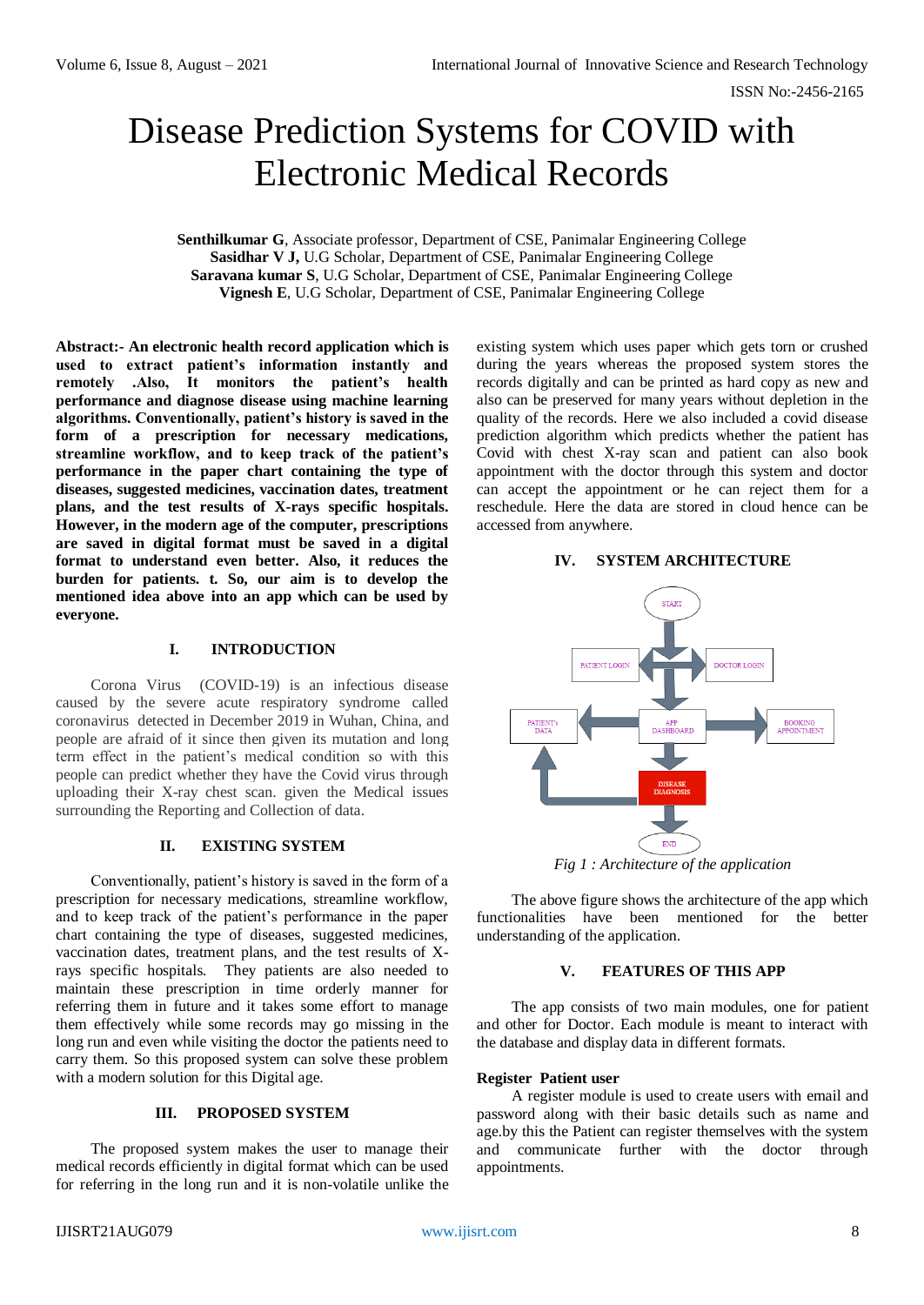#### ISSN No:-2456-2165

#### **Login user**

A login module is used to login users with email and password. JavaScript authentication instances are used to perform such tasks. After successful login users will be navigated to their respective profile screen.

#### **Patient login Features**

#### *A. HISTORY*

A Patient who logs in can view their previous appointment history with date accordingly in a time orderly manner and hence patient can retrieve the prescription easily in Records.

# *B. RECORDS*

Patient can view their records such as medical prescription, test reports ,x-ray images in a time orderly manner in the digital format which will be uploaded by the doctor during their visits and when report gets generated and these reports can be downloaded and printed as hard copy.

## *C. BOOK MY SCHEDULE*

The patients can request a appointment in a particular day and particular time for their convenience but the appointment will be only confirmed by the doctors availability and doctor can reject and make a reschedule.

#### *D. DIESEASE PREDICITON*

Patients can predict whether they are affected by the COVID or not by simply uploading a chest X-ray scan image and the algorithm can predict is the patient is covid positive or negative.

# *E. MY ACCOUNT*

A patient basic info can be found here such as name ,date of birth ,gender ,contact information , address, emergency contacts list.

#### **Doctor login Features**

#### *A. APPOINTMENTS*

A Doctor can view his appointments schedule in a time orderly manner , all the patient's appointment request needs to be accepted by Doctors in order to confirm the appointment those request rejected by the doctor means the doctor is already scheduled at that time or doctor is not available at that particular time so the patient needs to request a appointment at a different time.

# *B. PATIENT HISTORY*

Doctor can view and manage their list of patients and they can view their number of visits and keep a tab on their medical visits and their records.

# *C. PATIENT RECORDS*

After each visit to the doctor ,the doctor will upload the medical prescriptions ,reports ,x-ray images in digital format in the patient's database so that the patients can view and manage their health records safely and can maintain them for a long period of time since the digital data can not lost.

#### **VI. CONVOLUTIONAL NEURAL NETWORK**

# **Complete diagnosis of COVID-19**

Pathological test that are performed in laboratory are taking excessive time. A fast and exact diagnosis is necessary for the effective struggle against COVID Virus. For this particular reason, Several expert started to use alterative radiological methods. The procedures are performed By computed tomography {CT} or an X-ray imaging technique. COVID cases had a similar features in CT images in the initial and final stages. It shows a inward and a Circular diffusion from within a image. Hence, radiological imaging proceeds the detection of suspicious cases with 90% Accuracy . However , as deep learning continues to Show its ground in medical procedurals and technique for diagnostic purpose, The COVID imaging testing could largely benefit from this modeling capability.

The convolutional neural network (CNN) is a powerful tool that is widely used for image classification. It is a hierarchical structure with efficient feature extraction from an image to make CNN a dynamic model for image classification. Initially,The layers are organized in three dimensions: width, Depth, and height. The neuron in a given layer don't attach to other neurons in the next layer, but only to a small number of neurons in that particular layer. Lastly, an output is reduced to Single probability vector score, coordinated within the depth dimension.

The CNN classifier uses various layers—convolution layer, pooling layer, and fully connected layer—for modelbuilding and testing purposes. The CNN model uses these steps:

Feature Extraction are Several pooling and convolutions operations were used to evaluate and monitor the potential features. Hence, The Max pooling layer is used to lessen the spatial size of the particular convolved features.

Classification: In this Particular step, the fully connect layer act like a classifier. It uses the features that are Extracted and evaluate the probability for a object in the image.

#### **Materials and Methods**

In This Part, we propose a new CNN based method of classifying COVID virus, pneumonia, and No-issue chest Xray images.



Fig 2 shows the classification of covid disease from the set of sample x-ray images